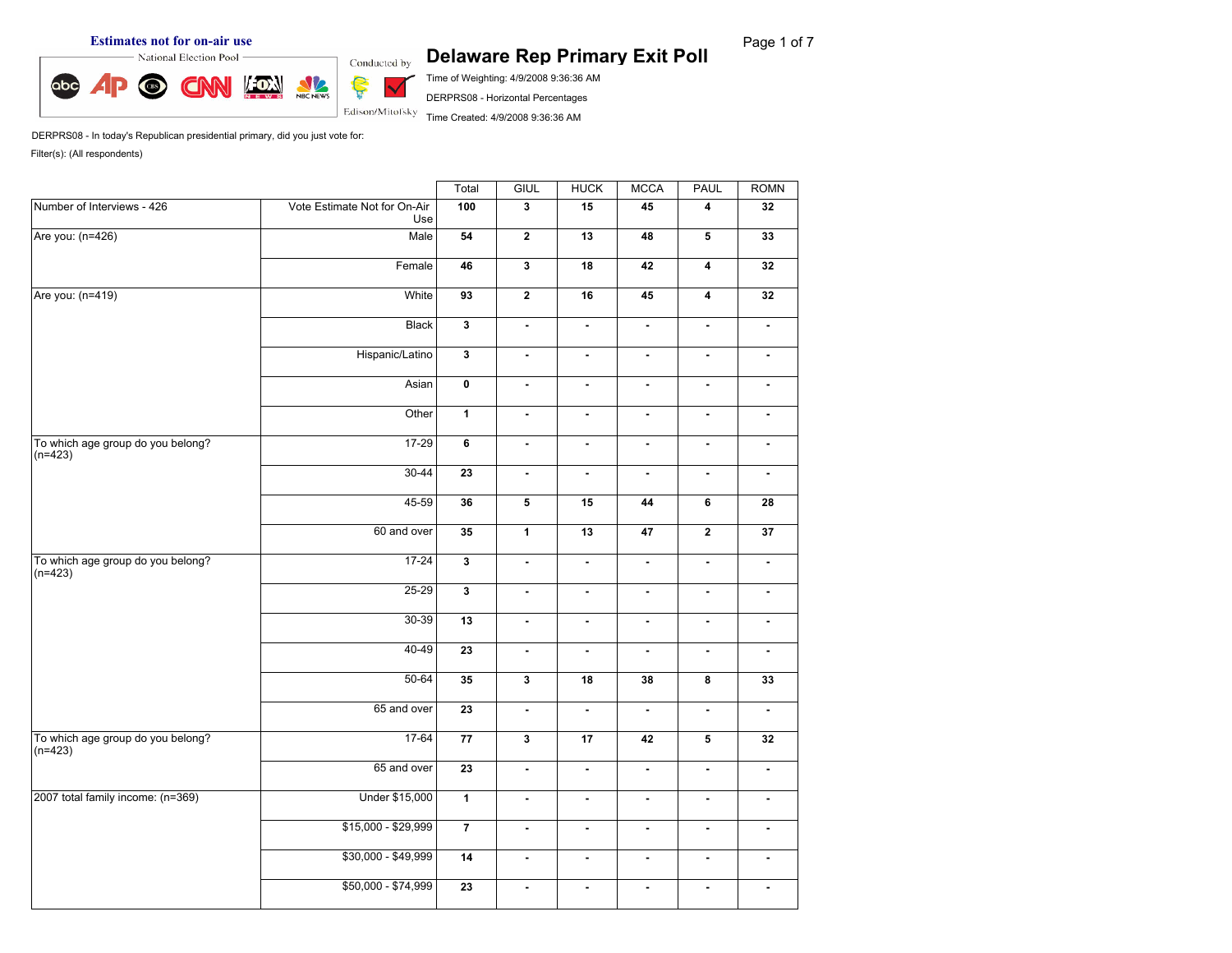# **Estimates not for on-air use**<br> **Page 2 of 7**<br> **Delaware Rep Primary Exit Poll**



Time of Weighting: 4/9/2008 9:36:36 AM DERPRS08 - Horizontal Percentages

Time Created: 4/9/2008 9:36:36 AM

DERPRS08 - In today's Republican presidential primary, did you just vote for: Filter(s): (All respondents)

|                                                                                      |                                     | Total          | GIUL                  | <b>HUCK</b>    | <b>MCCA</b>    | PAUL                    | <b>ROMN</b>    |
|--------------------------------------------------------------------------------------|-------------------------------------|----------------|-----------------------|----------------|----------------|-------------------------|----------------|
| 2007 total family income: (n=369)                                                    | \$75,000 - \$99,999                 | 23             | $\overline{a}$        | ÷.             | ÷.             | $\blacksquare$          | ä,             |
|                                                                                      | \$100,000 - \$149,999               | 18             | $\blacksquare$        | $\blacksquare$ | ÷.             | $\blacksquare$          | $\blacksquare$ |
|                                                                                      | \$150,000 - \$199,999               | $\overline{7}$ | $\blacksquare$        | ä,             | $\blacksquare$ | $\blacksquare$          | $\blacksquare$ |
|                                                                                      | \$200,000 or more                   | $\overline{7}$ | $\blacksquare$        | $\blacksquare$ | $\blacksquare$ | $\blacksquare$          | $\blacksquare$ |
| Total family income: (n=369)                                                         | Less than \$50,000                  | 22             | $\blacksquare$        | $\blacksquare$ | $\blacksquare$ | $\blacksquare$          | $\blacksquare$ |
|                                                                                      | \$50,000 or more                    | 78             | $\mathbf{1}$          | 17             | 48             | 4                       | 30             |
| Total family income: (n=369)                                                         | Less than \$100,000                 | 67             | $\mathbf{3}$          | 17             | 45             | $\mathbf{2}$            | 33             |
|                                                                                      | \$100,000 or more                   | 33             | $\mathbf{1}$          | 17             | 48             | $\overline{7}$          | 27             |
| What was the last grade of school you<br>completed? (n=390)                          | Did not complete high school        | $\mathbf{1}$   | $\blacksquare$        | ä,             | $\blacksquare$ | $\blacksquare$          | $\blacksquare$ |
|                                                                                      | High school graduate                | 17             | $\blacksquare$        | $\blacksquare$ | $\blacksquare$ | $\blacksquare$          | $\blacksquare$ |
|                                                                                      | Some college or associate<br>degree | 28             | $\overline{7}$        | 19             | 44             | $\overline{7}$          | 23             |
|                                                                                      | College graduate                    | 30             | $\blacksquare$        | 15             | 47             | 4                       | 35             |
|                                                                                      | Postgraduate study                  | 24             | $\blacksquare$        | $\blacksquare$ | ä,             | $\blacksquare$          | $\blacksquare$ |
| College Education (n=390)                                                            | No college degree                   | 46             | 4                     | 21             | 41             | 4                       | 29             |
|                                                                                      | College graduate                    | 54             | $\mathbf{1}$          | 13             | 50             | $\mathbf{3}$            | 34             |
| What was the last grade of school you<br>completed? (n=390)                          | High school graduate or less        | 19             | $\blacksquare$        | ä,             | ä,             | $\blacksquare$          | $\blacksquare$ |
|                                                                                      | More than high school grad          | 81             | $\mathbf{3}$          | 15             | 48             | 5                       | 30             |
| No matter how you voted today, do you<br>usually think of yourself as a: (n=389)     | Democrat                            | 3              | $\tilde{\phantom{a}}$ | ä,             | ä,             | ä,                      | $\blacksquare$ |
|                                                                                      | Republican                          | 81             | $\mathbf{3}$          | 15             | 46             | $\mathbf{2}$            | 34             |
|                                                                                      | Independent or something else       | 17             | $\tilde{\phantom{a}}$ | ä,             | $\blacksquare$ | ä,                      | $\blacksquare$ |
| When did you finally decide for whom to<br>vote in the presidential primary? (n=426) | Just today                          | 16             | $\blacksquare$        | ٠              | $\blacksquare$ | $\blacksquare$          | $\blacksquare$ |
|                                                                                      | In the last three days              | 11             | $\blacksquare$        | ٠              | $\blacksquare$ | $\blacksquare$          | $\blacksquare$ |
|                                                                                      | Sometime last week                  | 10             | $\tilde{\phantom{a}}$ | ٠              | ä,             | ä,                      | $\blacksquare$ |
|                                                                                      | In the last month                   | 33             | $\mathbf{2}$          | 12             | 51             | $\overline{\mathbf{4}}$ | 30             |
|                                                                                      |                                     |                |                       |                |                |                         |                |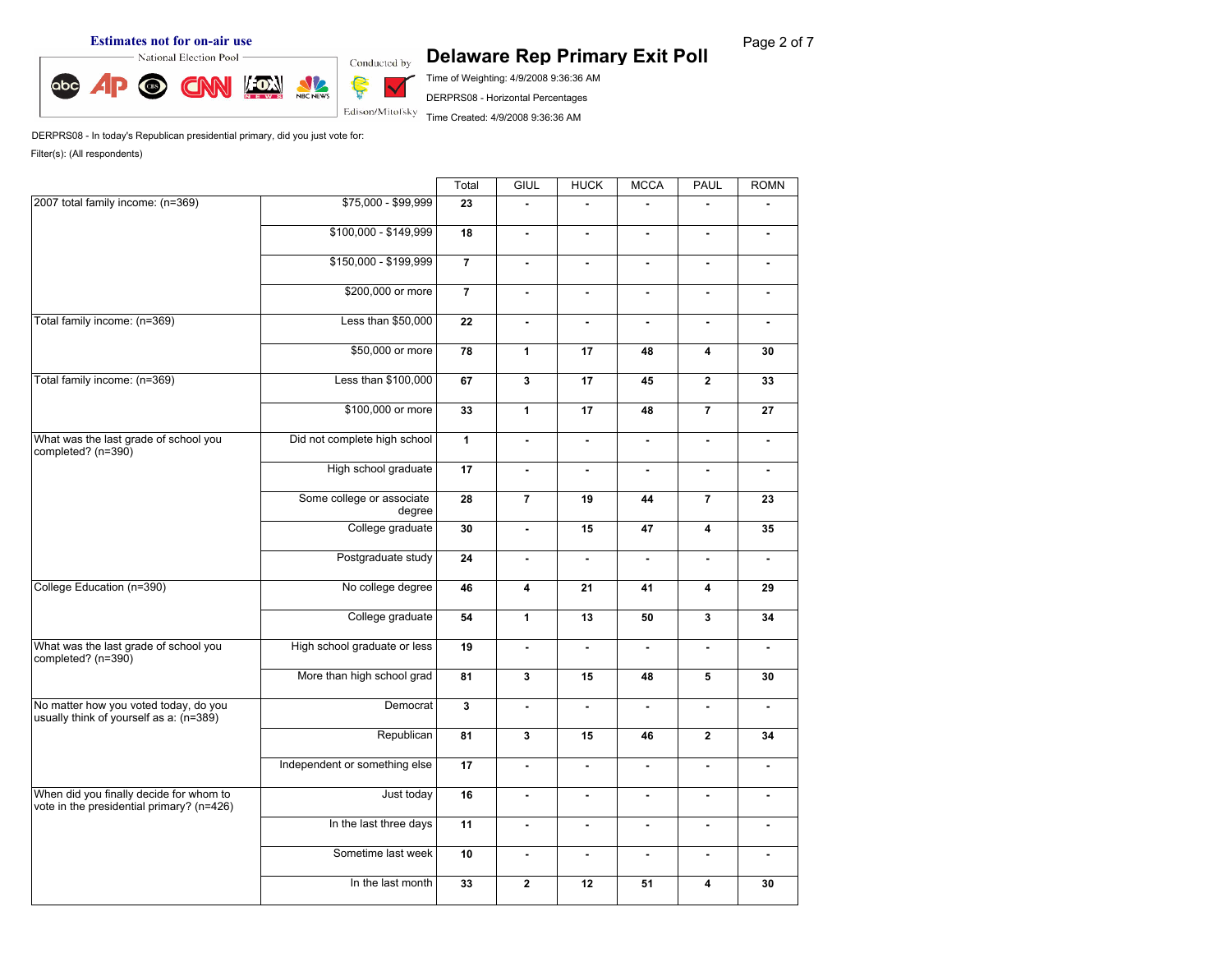### **Estimates not for on-air use**<br> **Page 3 of 7**<br> **Delaware Rep Primary Exit Poll**



Time of Weighting: 4/9/2008 9:36:36 AM DERPRS08 - Horizontal Percentages

Time Created: 4/9/2008 9:36:36 AM

DERPRS08 - In today's Republican presidential primary, did you just vote for: Filter(s): (All respondents)

|                                                                                      |                                            | Total           | GIUL           | <b>HUCK</b>    | <b>MCCA</b>    | PAUL                    | <b>ROMN</b>    |
|--------------------------------------------------------------------------------------|--------------------------------------------|-----------------|----------------|----------------|----------------|-------------------------|----------------|
| When did you finally decide for whom to<br>vote in the presidential primary? (n=426) | Before that                                | 30              | 3              | 17             | 48             | $\mathbf{3}$            | 29             |
| Time: Last three days/Earlier than that<br>$(n=426)$                                 | Today/In the last three days               | 27              | $\overline{2}$ | 20             | 38             | $\mathbf{3}$            | 36             |
|                                                                                      | Sometime last week or earlier              | 73              | 3              | 14             | 48             | $\overline{\mathbf{4}}$ | 31             |
| Time: Last week/Earlier than that<br>$(n=426)$                                       | Today/In last 3 days/Sometime<br>last week | $\overline{37}$ | 3              | 17             | 38             | 5                       | 37             |
|                                                                                      | In the last month or before that           | 63              | $\mathbf{2}$   | 14             | 50             | $\overline{\mathbf{4}}$ | 29             |
| On most political matters, do you<br>consider yourself: (n=391)                      | Very liberal                               | $\mathbf{3}$    | $\blacksquare$ | ٠              | ä,             | $\blacksquare$          | $\blacksquare$ |
|                                                                                      | Somewhat liberal                           | 8               | $\blacksquare$ | ä,             | ä,             | ä,                      | $\blacksquare$ |
|                                                                                      | Moderate                                   | 36              | $\mathbf{2}$   | 5              | 62             | $\overline{7}$          | 24             |
|                                                                                      | Somewhat conservative                      | 28              | 4              | 23             | 39             | $\mathbf{2}$            | 31             |
|                                                                                      | Very conservative                          | 26              | ä,             | $\blacksquare$ | ä,             | ä,                      | $\blacksquare$ |
| On most political matters, do you<br>consider yourself: (n=391)                      | Liberal                                    | 11              | ä,             | ä,             | $\blacksquare$ | ä,                      | $\blacksquare$ |
|                                                                                      | Moderate                                   | 36              | $\mathbf{2}$   | 5              | 62             | $\overline{7}$          | 24             |
|                                                                                      | Conservative                               | 54              | 3              | 25             | 31             | $\mathbf{2}$            | 38             |
| Are you: (n=386)                                                                     | Protestant                                 | 42              | $\mathbf{1}$   | 18             | 40             | 4                       | 37             |
|                                                                                      | Catholic                                   | 28              | $\blacksquare$ | 10             | 63             | $\mathbf{3}$            | 25             |
|                                                                                      | Mormon/LDS                                 | $\mathbf{3}$    | $\blacksquare$ | ä,             | $\blacksquare$ | $\blacksquare$          | $\blacksquare$ |
|                                                                                      | Other Christian                            | 19              | ä,             | ٠              | ä,             | ä,                      | ÷.             |
|                                                                                      | Jewish                                     | $\mathbf 2$     | ä,             | ä,             | ä,             | ä,                      | $\blacksquare$ |
|                                                                                      | Muslim                                     | $\blacksquare$  | ä,             | ä,             | ä,             | ä,                      | $\blacksquare$ |
|                                                                                      | Something else                             | $\mathbf{1}$    | ä,             | ä,             | ä,             | ä,                      | ä,             |
|                                                                                      | None                                       | 5               | ä,             | ä,             | ä,             | ä,                      | $\blacksquare$ |
| Religion, combined Protestant and other<br>Christian. (n=386)                        | Protestant/Other Christian                 | 64              | $\mathbf{3}$   | 20             | 39             | $\mathbf{3}$            | 35             |
|                                                                                      | Catholic                                   | 28              | ä,             | 10             | 63             | $\mathbf{3}$            | 25             |
|                                                                                      | Jewish                                     | $\mathbf{2}$    | $\blacksquare$ | ÷.             | $\blacksquare$ | ÷.                      | ÷.             |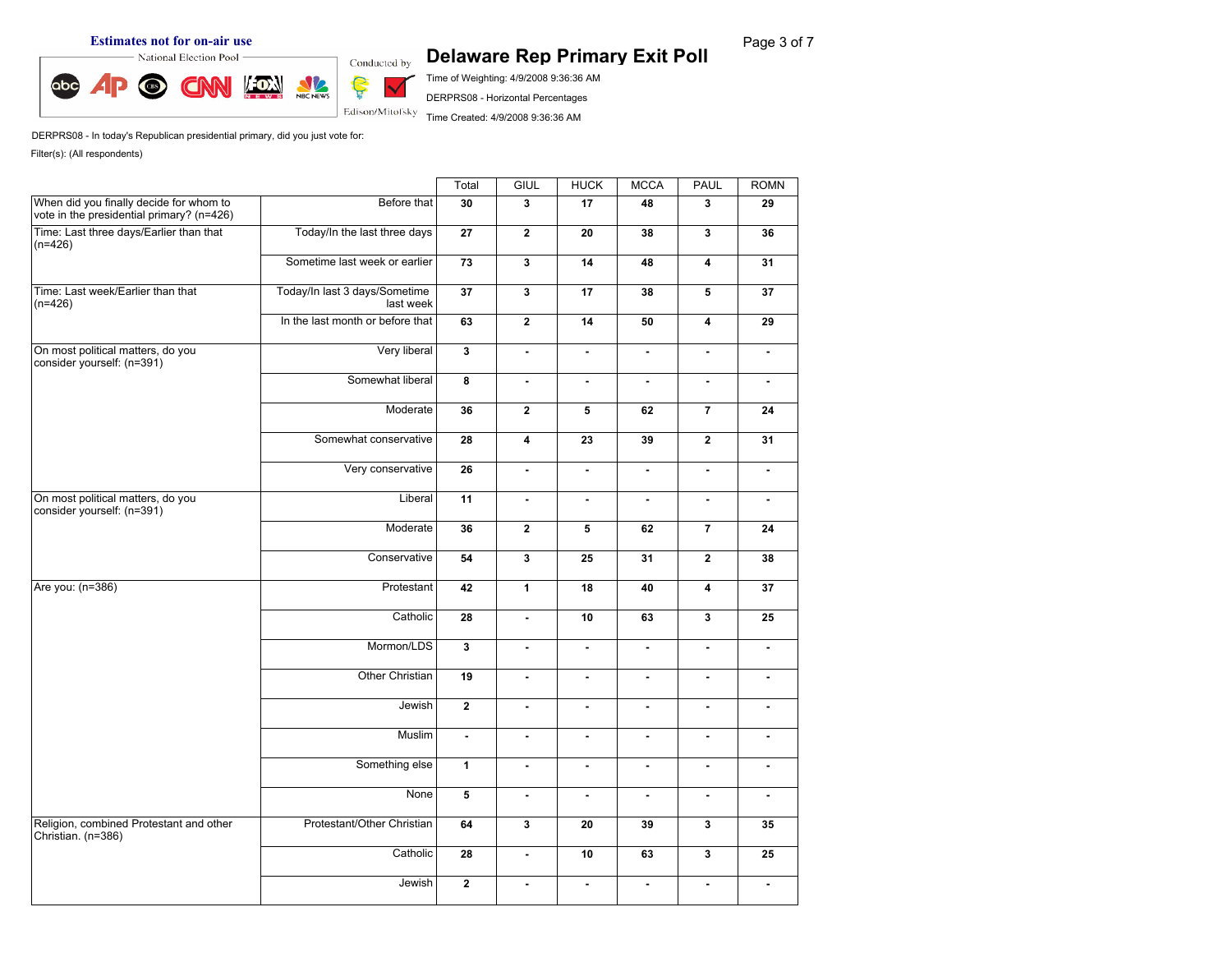### **Estimates not for on-air use**<br> **Page 4 of 7**<br> **Conducted by Delaware Rep Primary Exit Poll**



Time of Weighting: 4/9/2008 9:36:36 AM DERPRS08 - Horizontal Percentages

Time Created: 4/9/2008 9:36:36 AM

DERPRS08 - In today's Republican presidential primary, did you just vote for:

|                                                                             |                                            | Total                   | <b>GIUL</b>                 | <b>HUCK</b>    | <b>MCCA</b>    | PAUL           | <b>ROMN</b>    |
|-----------------------------------------------------------------------------|--------------------------------------------|-------------------------|-----------------------------|----------------|----------------|----------------|----------------|
| Religion, combined Protestant and other<br>Christian. (n=386)               | Something else                             | $\mathbf{1}$            | ä,                          | ä,             |                | $\blacksquare$ |                |
|                                                                             | None                                       | 5                       | $\blacksquare$              | $\blacksquare$ | $\blacksquare$ | ä,             | $\blacksquare$ |
| Religion, combined Protestant and Other<br>Christian, among Whites. (n=394) | Protestant/Other Christian                 | 57                      | $\mathbf{3}$                | 21             | 39             | $\mathbf{3}$   | 34             |
|                                                                             | Catholic                                   | 26                      | $\mathbf{r}$                | 11             | 62             | $\mathbf{1}$   | 27             |
|                                                                             | Jewish                                     | $\overline{2}$          | $\mathcal{L}_{\mathcal{C}}$ | $\blacksquare$ | $\blacksquare$ | $\blacksquare$ | $\blacksquare$ |
|                                                                             | Something else                             | $\mathbf{1}$            | $\blacksquare$              | $\blacksquare$ | $\blacksquare$ | $\blacksquare$ | $\blacksquare$ |
|                                                                             | None                                       | $\overline{\mathbf{4}}$ | $\blacksquare$              | $\blacksquare$ | $\blacksquare$ | $\blacksquare$ | $\blacksquare$ |
| How often do you attend religious<br>services? $(n=394)$                    | More than once a week                      | 13                      | $\blacksquare$              | $\blacksquare$ | $\blacksquare$ | $\blacksquare$ | $\blacksquare$ |
|                                                                             | Once a week                                | ${\bf 35}$              | ä,                          | 12             | 50             | $\mathbf{3}$   | 35             |
|                                                                             | A few times a month                        | 11                      | $\sim$                      | $\blacksquare$ | $\blacksquare$ | $\blacksquare$ | $\blacksquare$ |
|                                                                             | A few times a year                         | 31                      | $\mathbf{1}$                | 6              | 60             | 4              | 28             |
|                                                                             | Never                                      | 9                       | ä,                          | $\blacksquare$ | $\blacksquare$ | $\blacksquare$ | ÷.             |
| How often do you attend religious<br>services? $(n=394)$                    | Weekly                                     | 47                      | 3                           | 24             | 38             | $\mathbf{2}$   | 33             |
|                                                                             | Occasionally                               | 42                      | $\mathbf{2}$                | 8              | 57             | 4              | 29             |
|                                                                             | Never                                      | 9                       | $\blacksquare$              | $\blacksquare$ | ä,             | $\blacksquare$ | $\mathbf{r}$   |
| Church attendance by Religion (n=394)                                       | Protestant/Attend weekly                   | 25                      | $\mathbf{r}$                | $\blacksquare$ | $\blacksquare$ | $\blacksquare$ | $\blacksquare$ |
|                                                                             | Protestant/Do not attend<br>weekly         | 19                      | $\blacksquare$              | $\blacksquare$ | ÷.             | $\blacksquare$ | $\blacksquare$ |
|                                                                             | Catholic/Attend weekly                     | 14                      | $\mathbf{r}$                | $\mathbf{r}$   | $\omega$       | $\blacksquare$ | $\blacksquare$ |
|                                                                             | Catholic/Do not attend weekly              | 14                      | $\mathbf{r}$                | $\mathbf{r}$   | $\blacksquare$ | $\blacksquare$ | $\blacksquare$ |
|                                                                             | All Others                                 | 28                      | $\overline{7}$              | 21             | 39             | 6              | 26             |
| Would you describe yourself as a<br>born-again or evangelical Christian?    | Yes                                        | 33                      | 5                           | 35             | 26             | 3 <sup>1</sup> | 29             |
| $(n=385)$                                                                   | No                                         | 67                      | $\mathbf{1}$                | $\overline{7}$ | 56             | 4              | 31             |
| White Evangelical/Born-again Christians<br>$(n=394)$                        | White Evangelical/Born-again<br>Christians | 28                      | 4                           | 38             | 27             | $\mathbf{2}$   | 29             |
|                                                                             | All others                                 | 72                      | $\mathbf{2}$                | 8              | 54             | 5              | 32             |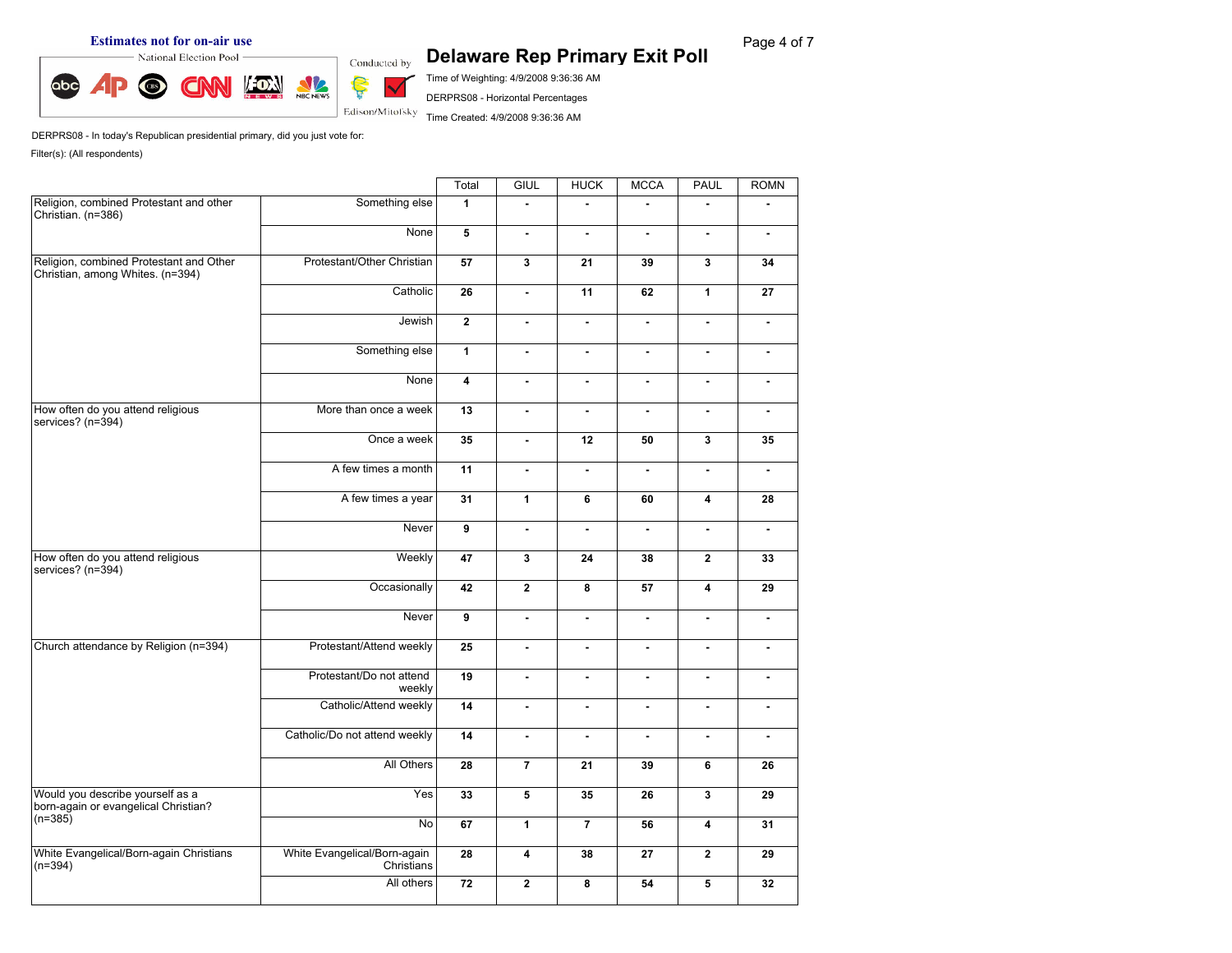**Estimates not for on-air use**<br> **Exit Poll** Page 5 of 7<br>  $\frac{1}{2}$   $\frac{1}{2}$   $\frac{1}{2}$   $\frac{1}{2}$   $\frac{1}{2}$   $\frac{1}{2}$   $\frac{1}{2}$   $\frac{1}{2}$   $\frac{1}{2}$   $\frac{1}{2}$   $\frac{1}{2}$   $\frac{1}{2}$   $\frac{1}{2}$   $\frac{1}{2}$   $\frac{1}{2}$   $\frac{1}{2}$   $\frac{1$ 



Time of Weighting: 4/9/2008 9:36:36 AM DERPRS08 - Horizontal Percentages

Time Created: 4/9/2008 9:36:36 AM

DERPRS08 - In today's Republican presidential primary, did you just vote for:

|                                                                                  |                                                 | Total | GIUL                    | <b>HUCK</b>           | <b>MCCA</b>    | PAUL                                                                                        | <b>ROMN</b>    |
|----------------------------------------------------------------------------------|-------------------------------------------------|-------|-------------------------|-----------------------|----------------|---------------------------------------------------------------------------------------------|----------------|
| White Born Again Protest/Other Christ<br>$(n=384)$                               | Yes                                             | 25    |                         | ÷.                    |                |                                                                                             |                |
|                                                                                  | No                                              | 75    | $\mathbf{2}$            | $\overline{7}$        | 54             | 5                                                                                           | 32             |
| Which comes closest to your feelings<br>about the Bush administration: $(n=426)$ | Enthusiastic                                    | 13    | $\blacksquare$          | $\blacksquare$        | $\blacksquare$ | ÷.                                                                                          | $\blacksquare$ |
|                                                                                  | Satisfied, but not enthusiastic                 | 44    | $\overline{\mathbf{4}}$ | 17                    | 41             | $\mathbf{2}$                                                                                | 37             |
|                                                                                  | Dissatisfied, but not angry                     | 30    | $\mathbf{1}$            | 12                    | 53             | 5                                                                                           | 29             |
|                                                                                  | Angry                                           | 11    | $\blacksquare$          | $\mathbf{r}$          | $\blacksquare$ | ä,                                                                                          | $\blacksquare$ |
| Which comes closest to your feelings<br>about the Bush administration: $(n=426)$ | Positive                                        | 57    | 3                       | 18                    | 40             | $\mathbf{2}$                                                                                | 36             |
|                                                                                  | Negative                                        | 42    | $\mathbf{1}$            | 12                    | 54             | $\overline{7}$                                                                              | 26             |
| Which comes closest to your position?<br>Abortion should be: (n=426)             | Legal in all cases                              | 13    | $\blacksquare$          | $\tilde{\phantom{a}}$ | $\blacksquare$ | ä,                                                                                          | $\blacksquare$ |
|                                                                                  | Legal in most cases                             | 33    | 4                       | 5                     | 57             | 5                                                                                           | 30             |
|                                                                                  | Illegal in most cases                           | 32    | $\blacksquare$          | 17                    | 41             | $\mathbf{2}$                                                                                | 39             |
|                                                                                  | Illegal in all cases                            | 20    | ä,                      | ä,                    | $\blacksquare$ | ä,                                                                                          | ä,             |
| Which comes closest to your position?<br>Abortion should be: (n=426)             | Legal                                           | 46    | $\mathbf{3}$            | 5                     | 56             | $\overline{7}$                                                                              | 29             |
|                                                                                  | <b>Illegal</b>                                  | 52    | $\mathbf{2}$            | 24                    | 35             | $\mathbf{2}$                                                                                | 36             |
| Which ONE of these four issues is the<br>most important facing the country?      | <b>Illegal immigration</b>                      | 22    | $\blacksquare$          | $\blacksquare$        | $\blacksquare$ | ä,                                                                                          | ÷.             |
| (CHECK ONLY ONE) (n=426)                                                         | The war in Iraq                                 | 17    | $\blacksquare$          | $\blacksquare$        | $\blacksquare$ | ä,<br>$\overline{\mathbf{4}}$<br>÷.<br>ä,<br>6<br>$\blacksquare$<br>ä,<br>6<br>$\mathbf{2}$ | ÷.             |
|                                                                                  | The economy                                     | 42    | $\mathbf{2}$            | 17                    | 51             |                                                                                             | 26             |
|                                                                                  | Terrorism                                       | 15    | $\blacksquare$          | $\blacksquare$        | $\blacksquare$ |                                                                                             | $\mathbf{r}$   |
| Which ONE of these four candidate<br>qualities mattered most in deciding how     | Says what he believes                           | 22    | ÷.                      | $\blacksquare$        | $\blacksquare$ |                                                                                             | $\mathbf{r}$   |
| you voted today? (CHECK ONLY ONE)<br>$(n=426)$                                   | Shares my values                                | 43    | $\overline{\mathbf{4}}$ | 24                    | 29             |                                                                                             | 37             |
|                                                                                  | Has the right experience                        | 27    | 4                       | 4                     | 61             |                                                                                             | 32             |
|                                                                                  | Has the best chance to win in<br>November       | 6     | $\blacksquare$          | $\blacksquare$        | $\blacksquare$ |                                                                                             | $\blacksquare$ |
| Which was more important in your vote<br>for president today? (n=426)            | My candidate's positions on<br>the issues       | 59    | $\overline{2}$          | 18                    | 38             |                                                                                             | 36             |
|                                                                                  | My candidate's<br>leadership/personal qualities | 40    | 4                       | 12                    | 56             |                                                                                             | 26             |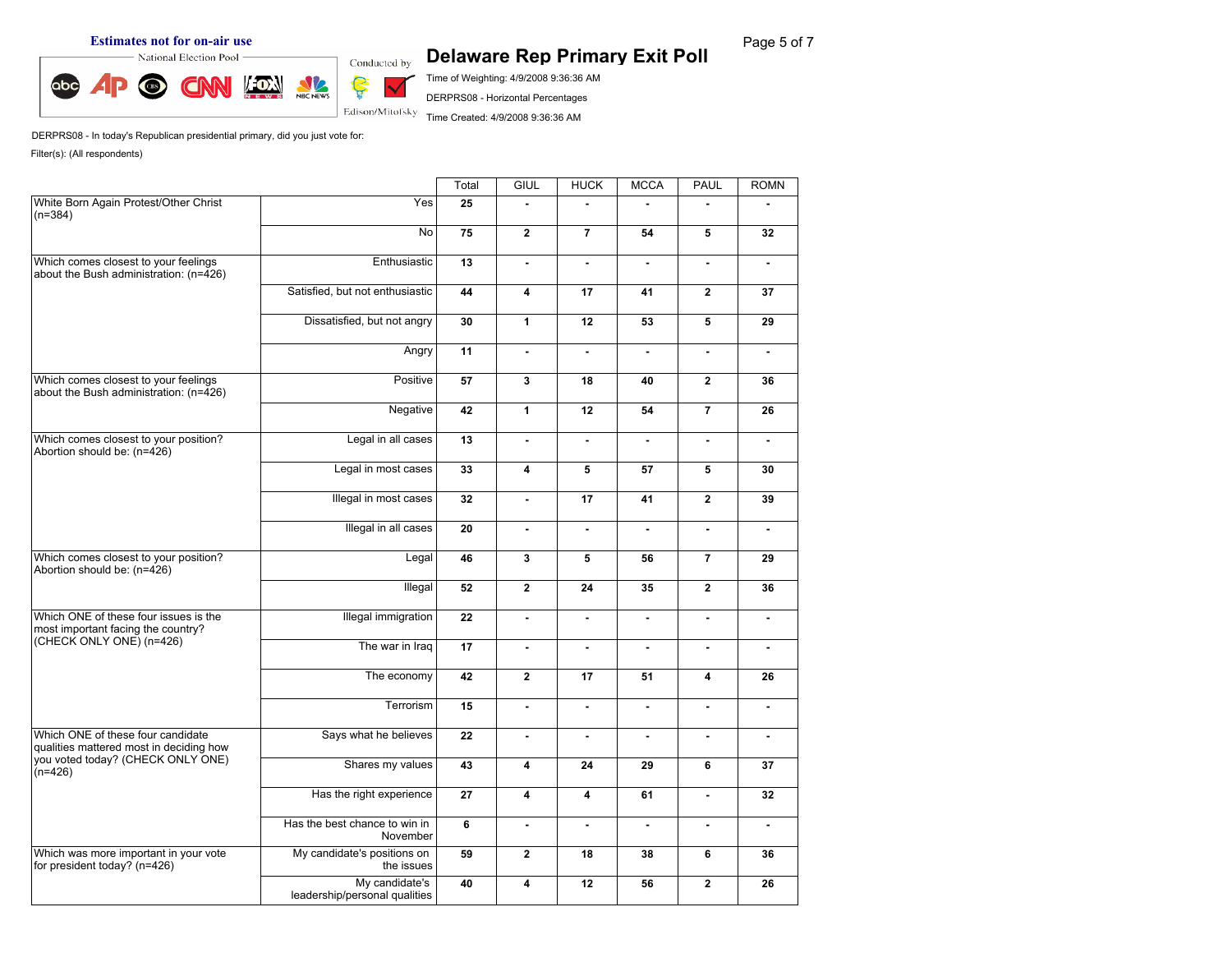# **Estimates not for on-air use**<br> **Exit Poll** Page 6 of 7<br>  $\frac{1}{\text{Conduced by}}$  **Delaware Rep Primary Exit Poll**



Time of Weighting: 4/9/2008 9:36:36 AM DERPRS08 - Horizontal Percentages

Time Created: 4/9/2008 9:36:36 AM

DERPRS08 - In today's Republican presidential primary, did you just vote for:

|                                                                            |                                              | Total                   | <b>GIUL</b>             | <b>HUCK</b>    | <b>MCCA</b>    | PAUL           | <b>ROMN</b>    |
|----------------------------------------------------------------------------|----------------------------------------------|-------------------------|-------------------------|----------------|----------------|----------------|----------------|
| Do you think the condition of the nation's<br>economy is: (n=394)          | Excellent                                    | $\mathbf{2}$            |                         |                |                |                |                |
|                                                                            | Good                                         | 40                      | $\mathbf{3}$            | 14             | 39             | $\mathbf{2}$   | 42             |
|                                                                            | Not so good                                  | 44                      | $\mathbf{2}$            | 17             | 52             | $\mathbf{3}$   | 25             |
|                                                                            | Poor                                         | 14                      | $\blacksquare$          | $\blacksquare$ | $\blacksquare$ | $\blacksquare$ | ٠              |
| State of the national economy: 2 way<br>$(n=394)$                          | Excellent/Good                               | 41                      | $\mathbf{3}$            | 16             | 37             | $\mathbf{2}$   | 42             |
|                                                                            | Not so good/Poor                             | 58                      | $\overline{2}$          | 16             | 53             | 5              | 23             |
| Should most illegal immigrants working<br>in the United States be: (n=394) | Offered a chance to apply for<br>citizenship | 32                      | $\overline{\mathbf{4}}$ | 14             | 56             | $\overline{4}$ | 22             |
|                                                                            | Allowed to stay as temporary<br>workers      | 26                      | $\mathbf{2}$            | 13             | 54             | 4              | 28             |
|                                                                            | Deported to the country they<br>came from    | 41                      | $\mathbf{2}$            | 20             | 34             | 4              | 41             |
| How do you feel about the U.S. war in<br>Iraq? $(n=394)$                   | Strongly approve                             | 30                      | $\mathbf{2}$            | 18             | 30             | $\mathbf{1}$   | 48             |
|                                                                            | Somewhat approve                             | 36                      | $\mathbf{3}$            | 16             | 50             | $\mathbf{3}$   | 28             |
|                                                                            | Somewhat disapprove                          | 19                      | $\sim$                  | $\blacksquare$ | ٠              | $\blacksquare$ | $\blacksquare$ |
|                                                                            | Strongly disapprove                          | 13                      | $\mathbf{r}$            | $\blacksquare$ | ä,             | $\blacksquare$ | $\blacksquare$ |
| How do you feel about the U.S. war in<br>Iraq? $(n=394)$                   | Approve                                      | 66                      | 3                       | 17             | 41             | $\mathbf{3}$   | 37             |
|                                                                            | Disapprove                                   | 32                      | $\mathbf{2}$            | 14             | 55             | $\overline{7}$ | 21             |
| Regardless of how you voted today,<br>which one of these candidates do you | Rudy Giuliani                                | 6                       | ä,                      | $\blacksquare$ | $\blacksquare$ | $\blacksquare$ | ä,             |
| think is most qualified to manage the<br>economy? (n=394)                  | Mike Huckabee                                | 10                      | ä,                      | $\blacksquare$ | $\blacksquare$ | ÷.             | $\blacksquare$ |
|                                                                            | John McCain                                  | 40                      | $\mathbf{3}$            | 3              | 91             | $\mathbf{2}$   | $\overline{2}$ |
|                                                                            | Ron Paul                                     | $\overline{\mathbf{4}}$ | $\blacksquare$          | $\blacksquare$ | $\blacksquare$ | $\blacksquare$ | $\blacksquare$ |
|                                                                            | Mitt Romney                                  | 38                      | $\mathbf{r}$            | 11             | 18             | $\mathbf{1}$   | 71             |
| Regardless of how you voted today,<br>which one of these candidates do you | Rudy Giuliani                                | $\overline{7}$          | $\mathbf{r}$            | $\mathbb{Z}^2$ | ÷.             | $\blacksquare$ | $\mathbf{r}$   |
| think is most qualified to be commander<br>in chief? (n=394)               | Mike Huckabee                                | 11                      | $\mathbf{r}$            | $\blacksquare$ | ÷.             | $\blacksquare$ | $\blacksquare$ |
|                                                                            | John McCain                                  | 54                      | $\mathbf{1}$            | $\overline{7}$ | 79             | $\overline{2}$ | 12             |
|                                                                            | Ron Paul                                     | 3                       | $\mathbf{r}$            | ÷.             | ÷.             | $\blacksquare$ | $\blacksquare$ |